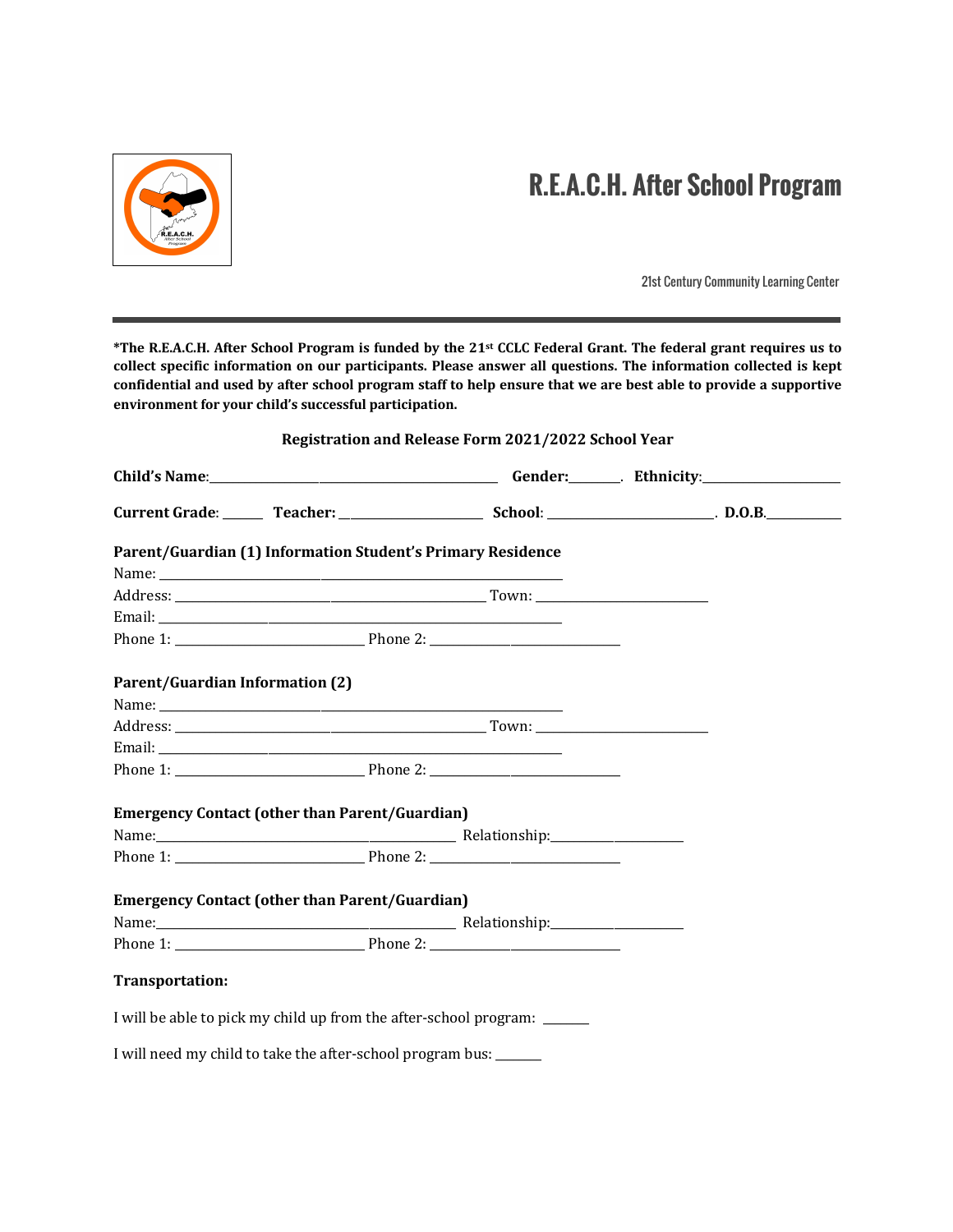# *By* answering the following questions in full, you are helping to ensure that we can help your child be as *successful as possible in the after-school program.*

Does your child receive special education support services? Does your child have an I.E.P. in place? \_\_\_\_\_\_ If yes, what services do they receive? \_\_\_\_\_\_\_\_\_\_\_\_\_\_\_\_\_\_\_\_\_\_\_\_\_\_\_\_\_\_\_\_\_\_\_\_\_\_\_\_\_\_\_\_\_\_\_\_\_\_\_\_\_\_\_\_\_\_\_\_\_\_\_\_\_\_\_\_\_\_\_\_\_\_\_\_

Does your child have a 504 plan?

If yes, what services or accommodations do they receive under the 504 plan? \_\_\_\_\_\_\_\_\_\_\_\_\_\_\_\_\_\_\_\_\_\_\_\_\_\_\_\_\_\_\_\_\_\_

Does your child **currently** receive 1:1 education or behavioral support during the school day?

Does your child have a history of struggling to regulate their behavior in the classroom?

If yes, please describe what struggles we might see in the after-school program and what strategies are used during the school day to help them find more success: \_\_\_\_\_\_\_\_\_\_\_\_\_\_\_\_\_\_\_\_\_\_\_\_\_\_\_

\_\_\_\_\_\_\_\_\_\_\_\_\_\_\_\_\_\_\_\_\_\_\_\_\_\_\_\_\_\_\_\_\_\_\_\_\_\_\_\_\_\_\_\_\_\_\_\_\_\_\_\_\_\_\_\_\_\_\_\_\_\_\_\_\_\_\_\_\_\_\_\_\_\_\_\_\_\_\_\_\_\_\_\_\_\_\_\_\_\_\_\_\_\_\_\_\_\_\_\_\_\_\_\_\_\_\_\_\_\_\_\_\_\_\_\_\_\_\_\_\_\_\_\_\_\_

\_\_\_\_\_\_\_\_\_\_\_\_\_\_\_\_\_\_\_\_\_\_\_\_\_\_\_\_\_\_\_\_\_\_\_\_\_\_\_\_\_\_\_\_\_\_\_\_\_\_\_\_\_\_\_\_\_\_\_\_\_\_\_\_\_\_\_\_\_\_\_\_\_\_\_\_\_\_\_\_\_\_\_\_\_\_\_\_\_\_\_\_\_\_\_\_\_\_\_\_\_\_\_\_\_\_\_\_\_\_\_\_\_\_\_\_\_\_\_\_\_\_\_\_\_\_

This program is intended for students who do not have additional educational supports. We do however work closely with the special education department to try and help all students successfully participate in our program. To see if your child qualifies, please call our office at 207-474-3339 ext. 2254.

Special Conditions (Medical Conditions, Allergies, Medications, Dietary Requirements) Please give detailed information:\_\_\_\_\_\_\_\_\_\_\_\_\_\_\_\_\_\_\_\_\_\_\_\_\_\_\_\_\_\_\_\_\_\_\_\_\_\_\_\_\_\_\_\_\_\_\_\_\_\_\_\_\_\_\_\_\_\_\_\_\_\_\_\_\_\_\_\_\_\_\_\_\_\_\_\_\_\_\_\_\_\_\_\_\_\_\_\_\_\_\_\_\_\_\_\_\_\_\_\_\_\_\_\_\_\_\_\_\_\_\_

\_\_\_\_\_\_\_\_\_\_\_\_\_\_\_\_\_\_\_\_\_\_\_\_\_\_\_\_\_\_\_\_\_\_\_\_\_\_\_\_\_\_\_\_\_\_\_\_\_\_\_\_\_\_\_\_\_\_\_\_\_\_\_\_\_\_\_\_\_\_\_\_\_\_\_\_\_\_\_\_\_\_\_\_\_\_\_\_\_\_\_\_\_\_\_\_\_\_\_\_\_\_\_\_\_\_\_\_\_\_\_\_\_\_\_\_\_\_\_\_\_\_\_\_\_\_ \_\_\_\_\_\_\_\_\_\_\_\_\_\_\_\_\_\_\_\_\_\_\_\_\_\_\_\_\_\_\_\_\_\_\_\_\_\_\_\_\_\_\_\_\_\_\_\_\_\_\_\_\_\_\_\_\_\_\_\_\_\_\_\_\_\_\_\_\_\_\_\_\_\_\_\_\_\_\_\_\_\_\_\_\_\_\_\_\_\_\_\_\_\_\_\_\_\_\_\_\_\_\_\_\_\_\_\_\_\_\_\_\_\_\_\_\_\_\_\_\_\_\_\_\_\_

Is your child fully potty trained and able to use the bathroom independently?

### **Medical Information**

| $\mathbf{r}$<br>H∩r"<br>. |            |
|---------------------------|------------|
|                           | $\ddotsc$  |
| ___________               | __________ |

#### **Pick-up Authorization**

The following people, along with parents/guardians  $&$  emergency contact listed above, are authorized to pick up my child from the MSAD #54 R.E.A.C.H Afterschool Program. I understand my child will be allowed to leave with these individuals only.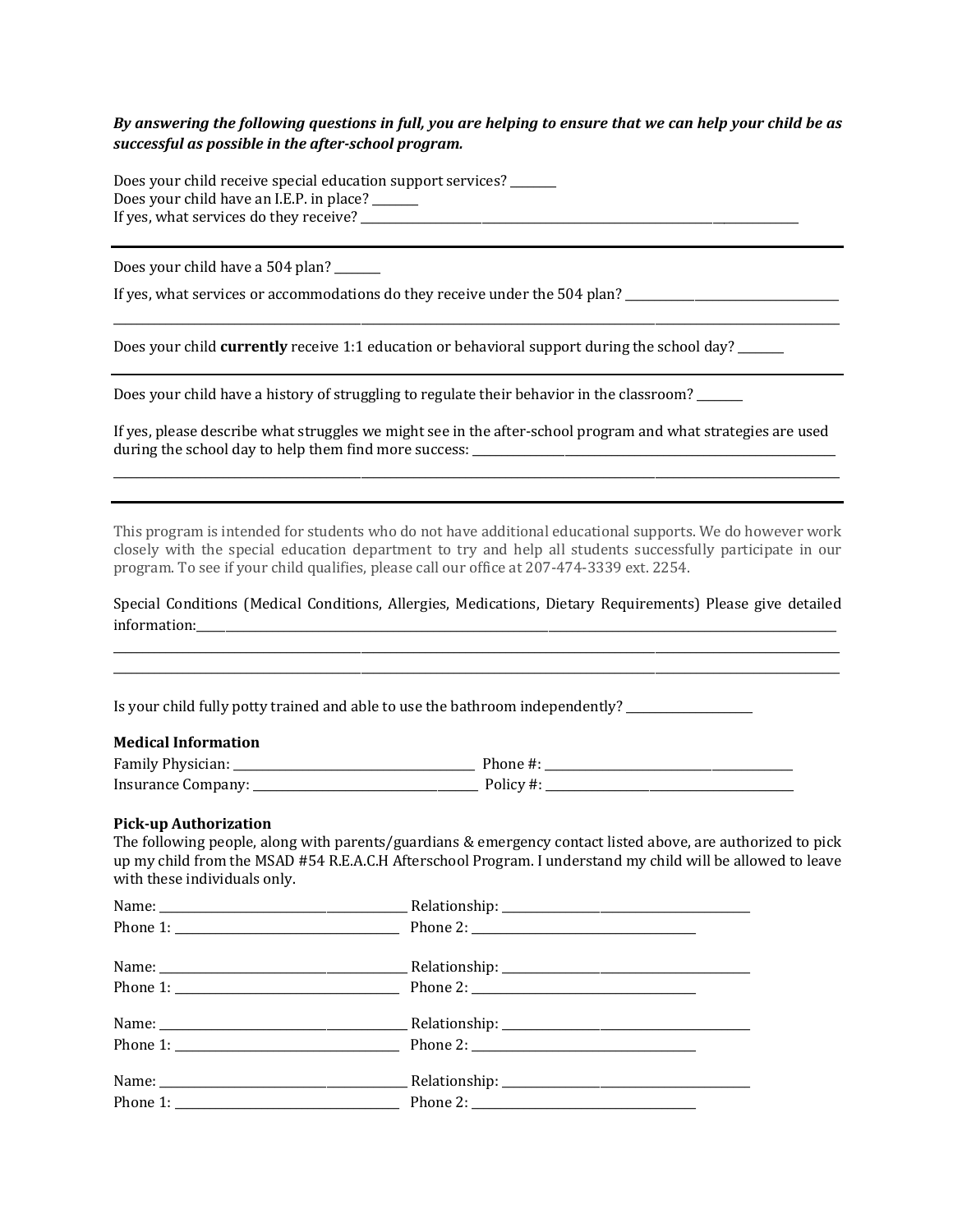## **FEES:**

We take pride in offering our program to MSAD #54 families at no cost; however, maintaining a high-quality program is costly, and funding is limited. Any contribution made by participants makes a difference!

\_\_\_We are able to make a contribution in the amount of \$\_\_\_\_\_\_\_\_\_ (enclosed).

Please enclose cash, or make checks payable to: MSAD #54 School Department 21st Century Program

\_\_\_\_ We are unable to make a contribution at this time.

## **RELEASES AND PERMISSIONS:**

### **Please sign on each line**

**FIELD TRIPS:** Some of our after-school programs will be taking field trips during the normal operating hours, throughout the Central Maine area. At this time, you may give permission for your child to participate in all of the field trips. If any field trip falls outside normal operating hours you will be asked to sign a separate permission slip.

By signing below, I give permission for my child to participate in all field trips that are part of the MSAD #54 R.E.A.C.H After School Program.

**Parent Signature:** 

**PHOTOGRAPHS AND VIDEOS:** This form gives permission for your child's photograph and/or video to be used to advocate and/or publicize our R.E.A.C.H After School Programs. These publications may be used in our school newsletter, brochures, on our website, television, or any other type of publication.

By signing below, I give permission for my child to participate in any photo or video session that may be part of MSAD #54 R.E.A.C.H After School Program.

**Parent Signature:** 

**FIRST AID:** We do not have nursing services provided during our after-school hours of operation.

By signing below, I confirm that I have been informed and I agree to notify the program of all of my child's medical conditions/needs. By signing below, I also authorize the R.E.A.C.H After School Program staff to take the appropriate action to protect the well-being and safety of my son/daughter including seeking emergency medical attention or hospitalization (or both) should the need arise and I am unable to be reached.

**Parent Signature: \_\_\_\_\_\_\_\_\_\_\_\_\_\_\_\_\_\_\_\_\_\_\_\_\_\_\_\_\_\_\_\_\_\_\_\_\_\_**

**21ST CCLC and R.E.A.C.H. PERMISSION**: In order to provide evidence to maintain our 21st CCLC grant we need to keep track of student demographics, free and reduced lunch status, academic progress and activity participation. All information collected will be restricted and used solely for serving student needs and program evaluation purposes.

By signing below, I authorize the release of my child's information in order to provide evidence to maintain MSAD #54 R.E.A.C.H After School Program and 21st CCLC grant and to track overall student progress for program evaluation.